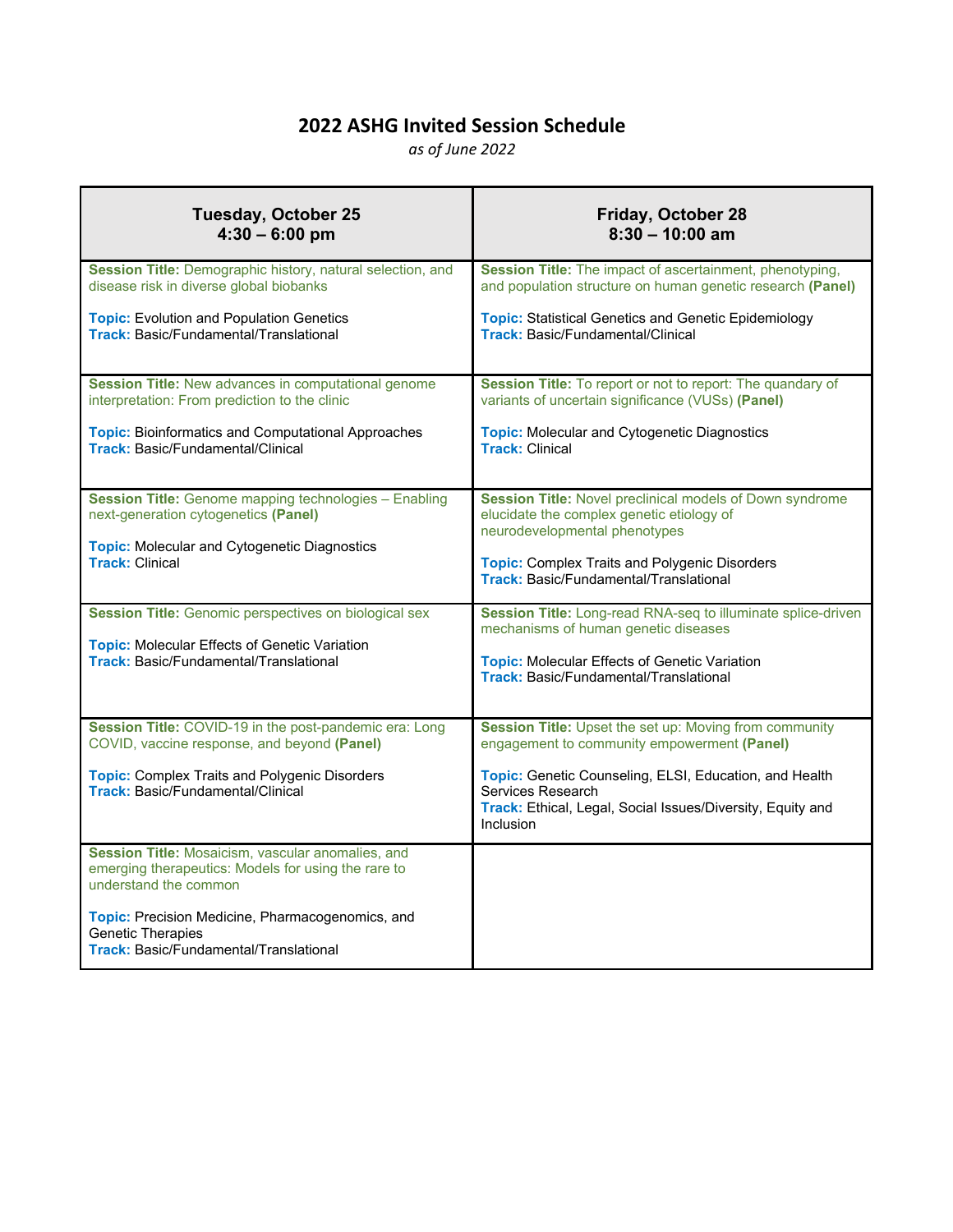## **ASHG 2022 Invited Sessions** (as of June 2022)

## **Tuesday, October 25, 4:30 – 6:00 pm**

### **Demographic history, natural selection, and disease risk in diverse global biobanks**

Moderators: Arjun Biddanda, PhD, 54Gene; Alicia Martin, PhD, Massachusetts General Hospital

**Session Type:** Scientific/Education **Topic:** Evolution and Population Genetics **Track/Audience:** Basic/Fundamental/Translational

Large-scale collections of genotypic and phenotypic data have become a standard in the field of genomics, enabling rapid acceleration of discoveries into the genetic architecture of populations and facilitating the discovery of novel disease targets. While biobanks in cohorts of European ancestry have been available for a number of years (e.g. UK Biobank), there are rapidly growing biobanks in multiple regions around the world, yielding insight into both disease risk and adaptation in diverse populations. Insights from these efforts will inform our understanding of the genomic drivers of disease risk. Here, we focus on these recent biobanking efforts in diverse and under-represented populations and the insights they offer into fine-scale demographic history and adaptation, with an outlook on direct links to phenotypic association. The speakers in this session each highlight relevant biobanks across regions of the world that have traditionally been underrepresented, emphasizing the value in curating genomic and phenotypic datasets from diverse populations. A focus in each talk will also be to highlight data-sharing protocols, providing a broader understanding of how external researchers may interact with data from diverse populations.

### **Speakers:**

**Inferring population size dynamics of Niger-Congo speakers using deep whole genome sequences.** Ananyo Choudhury, PhD, University of the Witwatersrand

**Pan-Arab genome wide genotyping array and its associated reference panel: Empowering the region with the necessary tools for increasing diversity in genetic studies.** Radja Badji, PhD, Qatar Foundation

**Nationwide biobank in Mexico unravels demographic history and complex trait architecture from 6,000 genomes.**  Mashaal Sohail, PhD, National Autonomous University of Mexico

**Leveraging fine-scale population structure in health systems.** Gillian Belbin, PhD, Icahn School of Medicine at Mount Sinai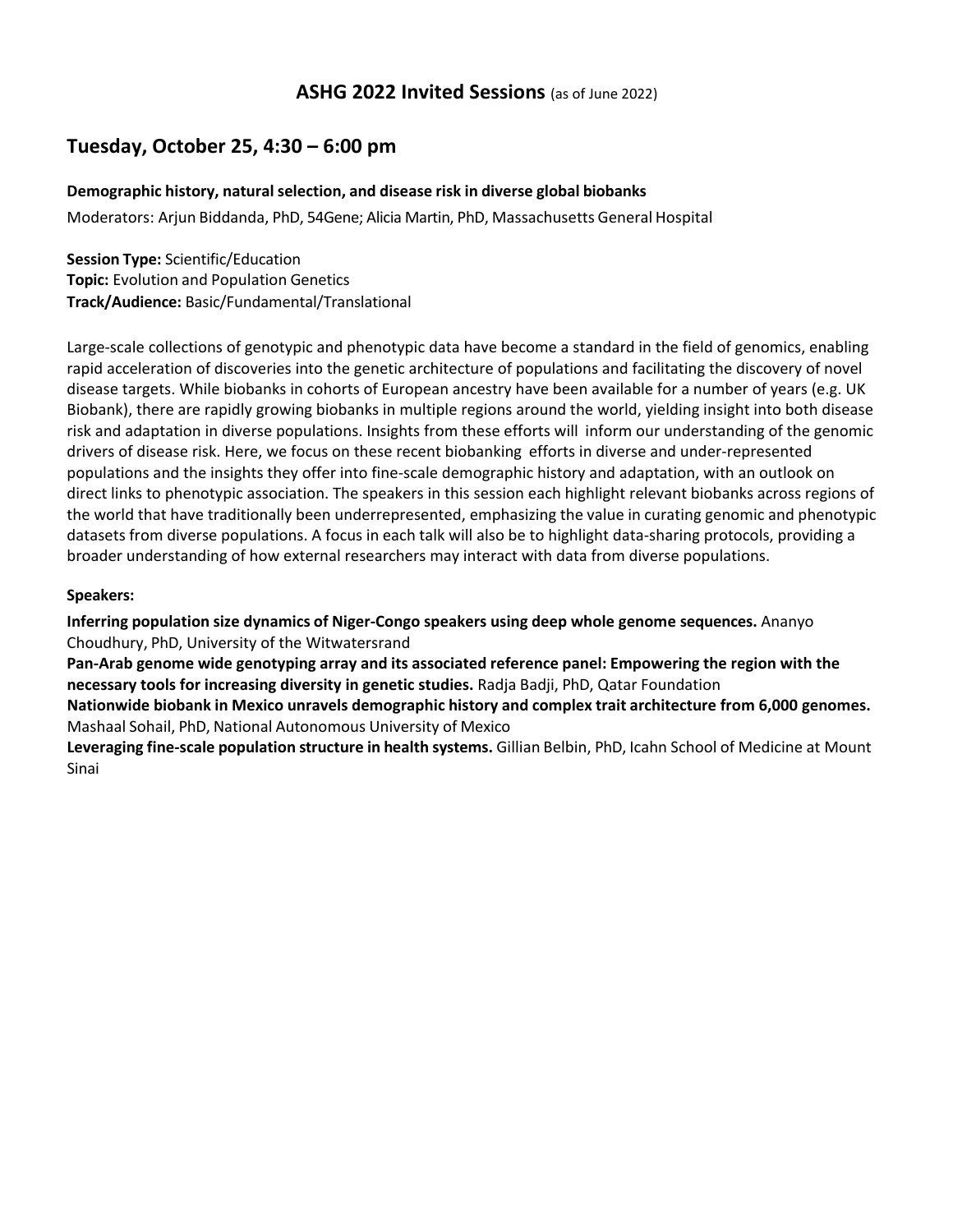# **New advancesin computational genome interpretation: From prediction to the clinic**

Moderators: Constantina Bakolitsa, PhD, UC Berkeley; Predrag Radivojac, PhD, Northeastern University

**Session Type:** Scientific/Education **Topic:** Bioinformatics and Computational Approaches **Track/Audience:** Basic/Fundamental/Clinical

Computational methods offer a potentially powerful approach for exploring genomic data, but their reliability and clinical utility have not been established. This session will highlight recent advances in the evaluation of computational method performance in a range of settings, as assessed by the Critical Assessment of Genome Interpretation (CAGI), a community experiment in variant impact prediction. Over the past decade, CAGI has informed new guidelines for genome interpretation, as well as ethical principles of the handling of human data. Using data from ClinVar, Dr Pejaver will present a sophisticated new approach for calibrating the performance of any computational model so that their readouts are interpretable in terms of ACMG/AMP variant classification (B, LB, LP, P). His analysis indicates that for several methods, Moderate and Strong evidence levels are justified for a subset of variants. Dr Stenton will discuss the application of diagnostic algorithms in the discovery of diseasecausing variants in children with suspected rare, Mendelian disorders, as part of her assessment of the CAGI6 challenge involving a Rare Genomes Project cohort. Multiple predicted variants in this challenge were deemed diagnostic or are being pursued for functional validation and further analyses, indicating a powerful synergy between clinicians and computational experts in advancing the field of clinical genome interpretation. Dr Chun will present an evaluation of the CAGI6 PRS challenge, with real and simulated datasets from four complex phenotypes (T2D, IBD, CAD and cancer). Privacy and sample size limitations as well as covariate effects and the lack of transferability between different populations make this a difficult area for genome interpretation. However, one group outperformed state-of-the- art PRS methods in IBD, suggesting potential for use in the clinic. While these exciting advances bring the field of genome interpretation closer to the promise of personalized medicine, the risks of dealing with secondary findings and privacy violations increase. In the final talk, Dr Fullerton , will discuss the ethical considerations of new information generated by computational methods and current approaches and challenges to responsible data stewardship, in the dynamic balance between human participant protection and data access for research.

### **Speakers:**

**Evidence-based calibration of computational tools for missense variant pathogenicity classification.** Vikas Pejaver, PhD, Icahn School of Medicine at Mount Sinai

**Performance of diagnostic methods in identifying disease-causing variants: assessment of the Rare Genomes Project CAGI challenge.** Sarah Louise Stenton, PhD, Broad Institute of MIT and Harvard **Progress in complex phenotype prediction: the CAGI6 PRS challenge.** Sung Chun, PhD**,** Boston Children's Hospital

**Ethical challenges in the era of genomic medicine: lessons from CAGI.** Stephanie M. Fullerton, PhD, University of Washington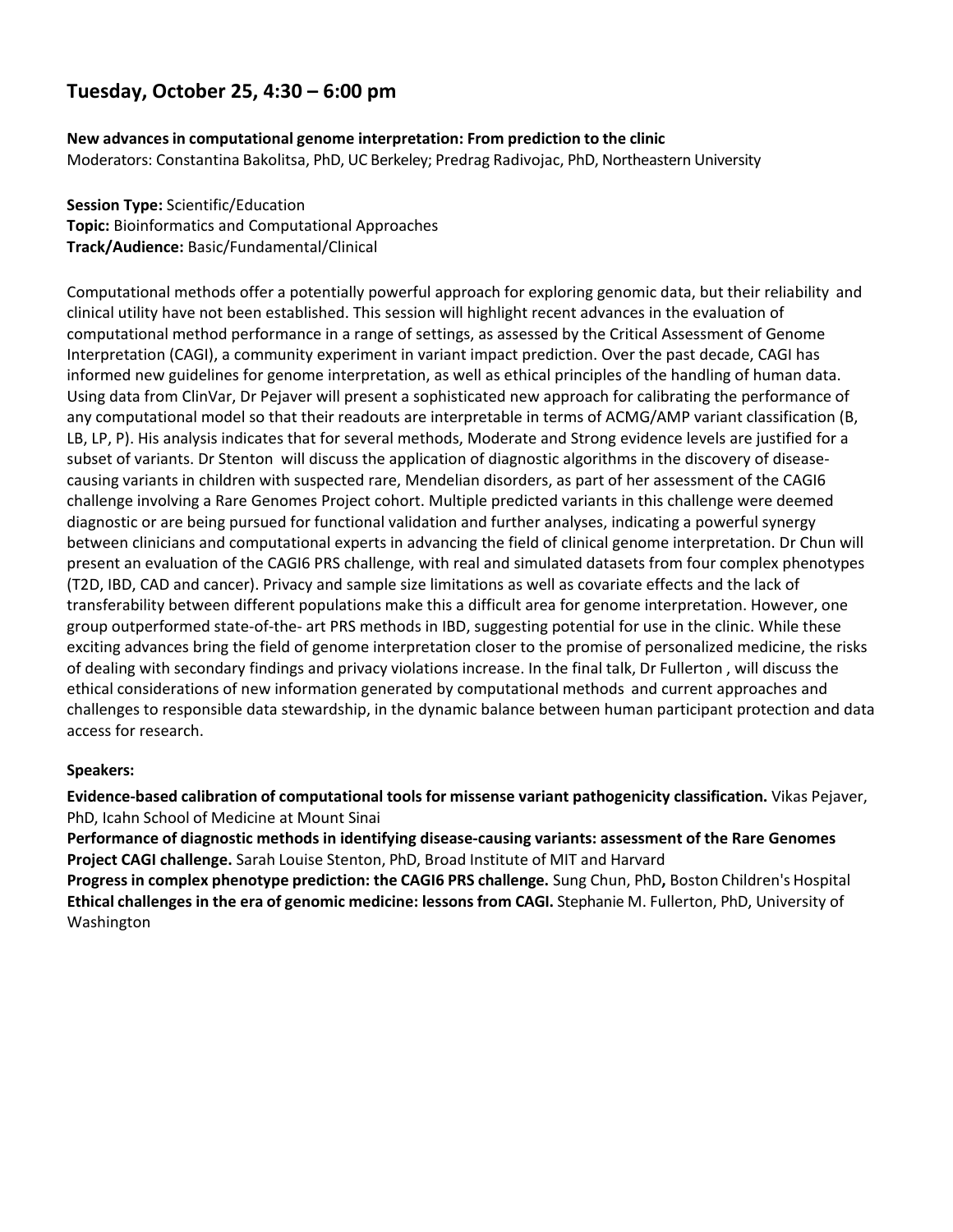### **Genome mapping technologies – Enabling next-generation cytogenetics**

Moderators: M Anwar Iqbal, PhD, University of Rochester Medical Center; Nikhil Sahajpal, PhD, Augusta University

**Session Type:** Scientific/Education **Topic:** Molecular and Cytogenetic Diagnostics **Track/Audience:** Clinical

The current standard-of-care methods (karyotype; FISH; microarray) for the detection of structural variations (SVs) and copy number variants (CNVs) are low resolution (karyotype), targeted and require prior knowledge (FISH), or cannot detect balanced SVs nor indicate the location and orientation of duplicated segments of the genome (microarray). This session will introduce the audience to genome mapping technologies and focus on evidencebased clinical utilization of one of them, namely, optical genome mapping (OGM) - an emerging next- generation molecular and cytogenetics tool for comprehensive structural variant (SV) analysis. This session will involve four pioneers – they will share their experience on how genome mapping techniques, with a focus on OGM in particular, are beginning to revolutionize (molecular) cytogenetics. The speakers will also discuss the utilization and limitations of short and long read sequencing (srWGS and lrWGS) to detect SVs in the light of their different studies and the literature. The first speaker, Dr. Tuomo Mantere, will introduce the topic by a brief historic overview of genome mapping technologies, discussing the fundamentals of genome mapping as well as an overview of existing platforms in particular, OGM, as well as long read sequencing technologies. The second speaker, Dr. Laila El-Khattabi, will show how OGM can be applied to constitutional diseases by enabling the most comprehensive SV detection of chromosomal aberrations including translocations, micro-deletions and –duplications, as well as repeat expansions. She will also show results from her study comparing OGM and srWGS performance in detecting SVs. The third speaker, Dr. Rashmi Kanagal-Shamanna, will demonstrate an integrated approach of using OGM and targeted NGS for comprehensive genomic evaluation of hematological malignancies. Finally, the fourth speaker, Dr. Adam Smith, will share the prevailing current opinion on "Global Evolution of Cytogenetic Testing" and development of clinical guidelines for molecular testing from "technology- centric" classifications (e.g. karyotype based) to more "biologycentric" as approaches to testing evolves.

### **Speakers:**

**Principles of genome mapping and long-read sequencing technologies for structural variant detection.** Tuomo Mantere, PhD, University of Oulu

**Optical genome mapping allows for comprehensive and efficient detection of constitutional chromosomal aberrations.** Laila El-Khattabi, PharmD, Paris University Hospitals

**Integrated genomic evaluation using optical genome mapping combined with targeted NGS in hematological malignancies.** Rashmi Kanagal-Shamanna, MD, The University of Texas, MD Anderson Cancer Center **How genome mapping technologies will change clinical cytogenetics practice.** Adam Smith, PhD, University Health Network and University of Toronto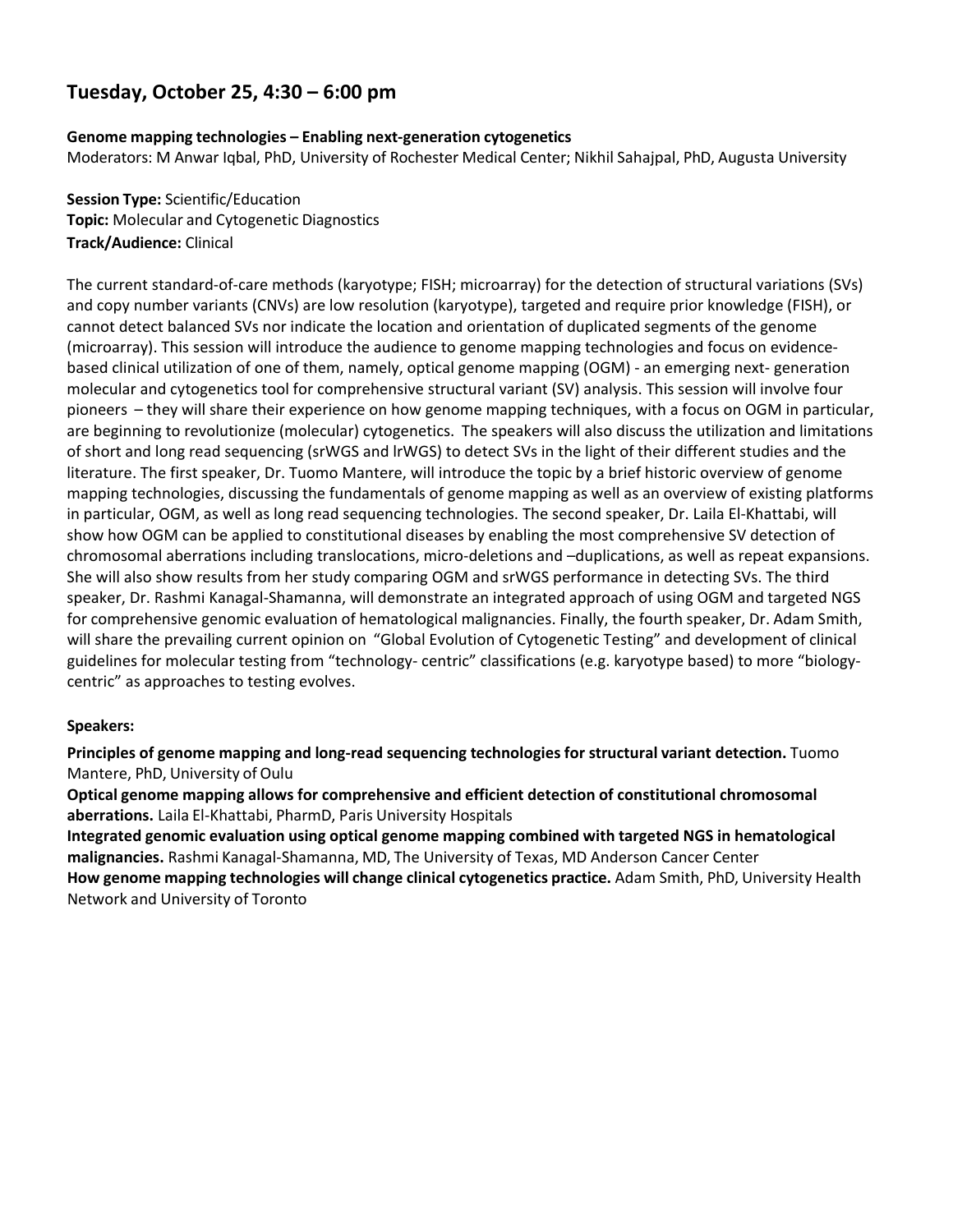### **Genomic perspectives on biological sex**

Moderators: Armin Raznahan, MD/PhD, NIMH Intramural Research Program, NIH; Christine Disteche, PhD, University of Washington

**Session Type:** Scientific/Education **Topic:** Molecular Effects of Genetic Variation **Track/Audience:** Basic/Fundamental/Translational

There is growing awareness of the importance of considering sex as a biological variable, and this need intersects with Human Genetics at several fundamental levels. First, genetic differences are foundational to the distinction between XX females and XY males in humans and all other placental mammals. This defining karyotypic sexdifference reflect millions of years of sex-biased genome evolution and leads to profound sex-differences in genome-wide regulation and function. As such, biological sex is a dominant source of naturally occurring genomic variation amongst humans and needs to be taken into account when wanting to understand health- and diseaserelated outcomes in humans. Second, biological sex is intimately related to the societal construct of gender, and both these factors interact to shape many phenotypes of interest to Human Genetics as well as the ways in which these phenotypes are underpinned by genetic and environmental factors (as well as gene-environment interactions). Third, the accelerating use of modern research methods to tackle the above two considerations has made genomic research on sex-differences a hot bed of methodological innovation that carries broader utility in Human Genetics. This Invited Session will bring together cutting-edge multidisciplinary research that unpacks the bivalent connections between biological sex and Human Genetics. We not only provide practical pointers that will help all researchers best-incorporate sex into their basic and clinical genetic studies, but we will also showcase the how modern genetic and genomic research methods are dramatically advancing our understanding of sex as a biological variable (and vice versa). Special attention will be paid to: (i) surveying sex-differences in gene expression and how these vary between species, individuals, tissues and cell-types; (ii) identifying how sex- differences in gene dosage and genome regulation can serve to both create and mask sex-differences in gene- expression; (iii) identifying intersections between sex-biased genome function intersects and the biology of risk for diverse human diseases; and (iv) underlining the importance of sex-stratified analyses for identifying genetic risk factors for human disease.

### **Speakers:**

**The impact of sex on gene expression and its genetic regulation across human tissues.** Barbara Stranger, PhD, Northwestern University

**Linking X-Y gametologue co-expression patterns to sex differences in disease.** Armin Raznahan, MD/PhD, NIMH Intramural Research Program, NIH

**X chromosome regulation and gene expression in stem cell derivatives.** Christine Disteche, PhD, University of Washington

**The influence of common X-linked genetic variation on neuroanatomical variation in humans.** Travis Mallard, PhD, Massachusetts General Hospital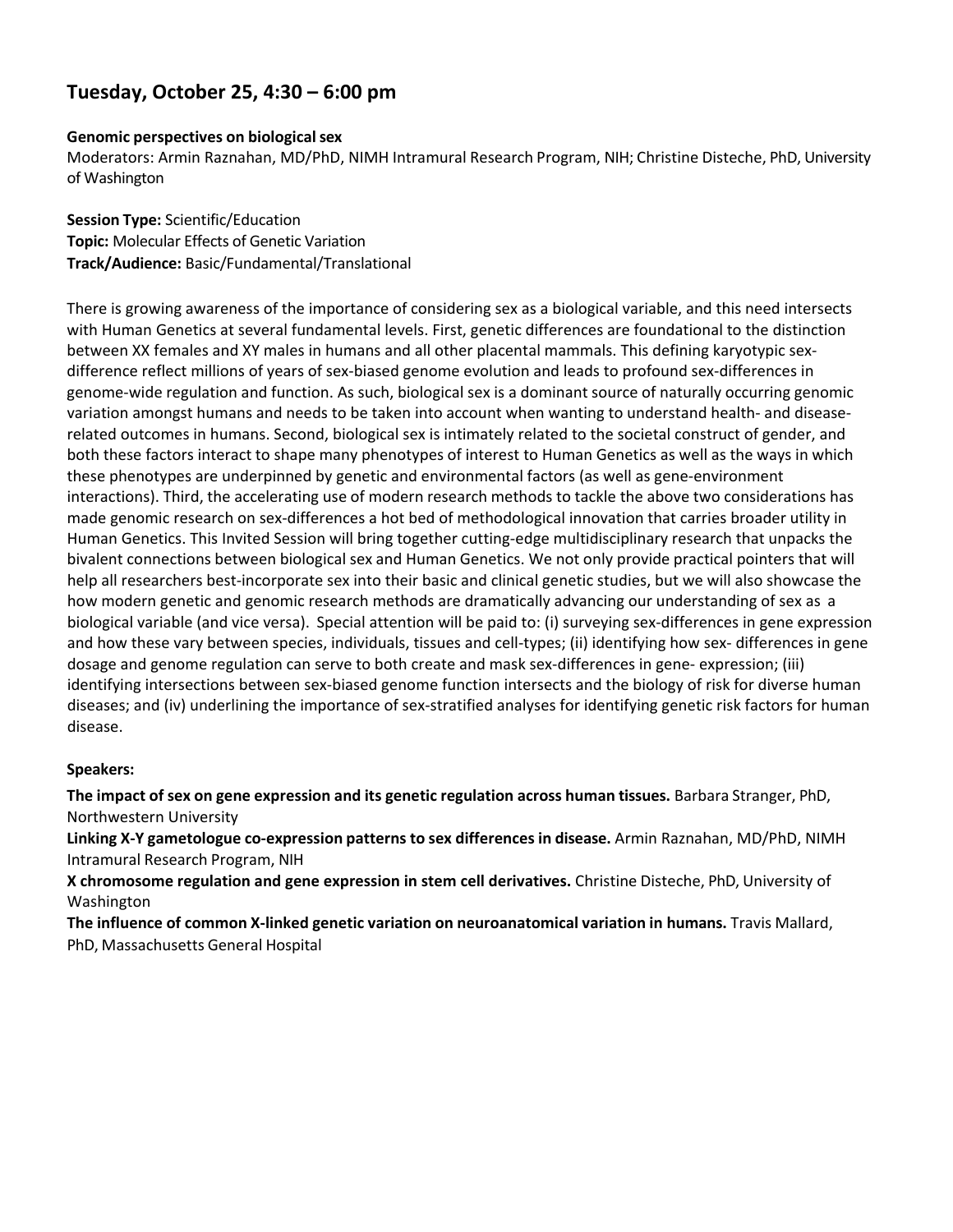### **COVID-19 in the post-pandemic era: Long COVID, vaccine response, and beyond**

Moderators: Eva Schulte, MD/PhD, University of Munich; Shefali Verma, PhD, University of Pennsylvania

**Session Type:** Scientific/Education **Topic:** Complex Traits and Polygenic Disorders **Track/Audience:** Basic/Fundamental/Clinical

The SARS-CoV-2 pandemic has affected all of our lives over the past two years. Immense research efforts have led to an unprecedented depth of knowledge about SARS-CoV-2 and COVID-19. This session will showcase some of the work that has been performed with the aim of furthering our understanding of the interaction between SARS- CoV-2 and its human host with a special focus on the host genetics aspects. It will highlight host genetic aspects surrounding COVID-19 that are sure to play an important role during years to come, including vaccine response and longCOVID. Andreas Pichlmair introduces the topic by showing how a combination of multimodal proteomics and network analyses can be used to understand how viral and host proteins interact in bringing about COVID-19. Next, Tomoko Nakanishi will discuss how rare and common host genetic risk factors, identified in studies conducted by large global consortial efforts like the COVID-19 Host Genetics Initiative (COVID-19 HGI), relate to the clinical presentation of COVID-19 and how host genetics could influence the clinical management of individuals with COVID-19. Liz Cirulli will depict the interaction between reactions to mRNA-based COVID-19 vaccines and host genetic aspects by highlighting a recently identified link between HLA genotypes and vaccine tolerance. Finally, addressing potential long-term consequences of the pandemic, Hanna Ollila will describe a large ongoing effort to understand the genetic underpinnings of post COVID-19 symptoms like LongCOVID by genome- wide association studies. Together, these presentations will present the audience with a great overview of the emerging understanding of the genetic aspects of virus-host interaction in COVID-19 and its continued everyday relevance to diverse clinical phenotypes during the third year of the pandemic.

### **Speakers:**

**Multi-omics analysis to identify molecular determinants of virus-host interaction in SARS-CoV- 2 infection.** Andreas Pichlmair, PhD, Technical University of Munich

**Clinical implications of COVID-19 genetics. How can we use genetic risk to improve patient care?** Tomoko Nakanishi, MD, McGill University

**Genetics of vaccine side-effects.** Elizabeth Cirulli, PhD, Helix

**Lessons learned from the Long COVID Working Group of the COVID-19 Host Genetics Initiative–Understanding genetic risk factors for Long COVID.** Hanna Ollila, PhD, University of Helsinki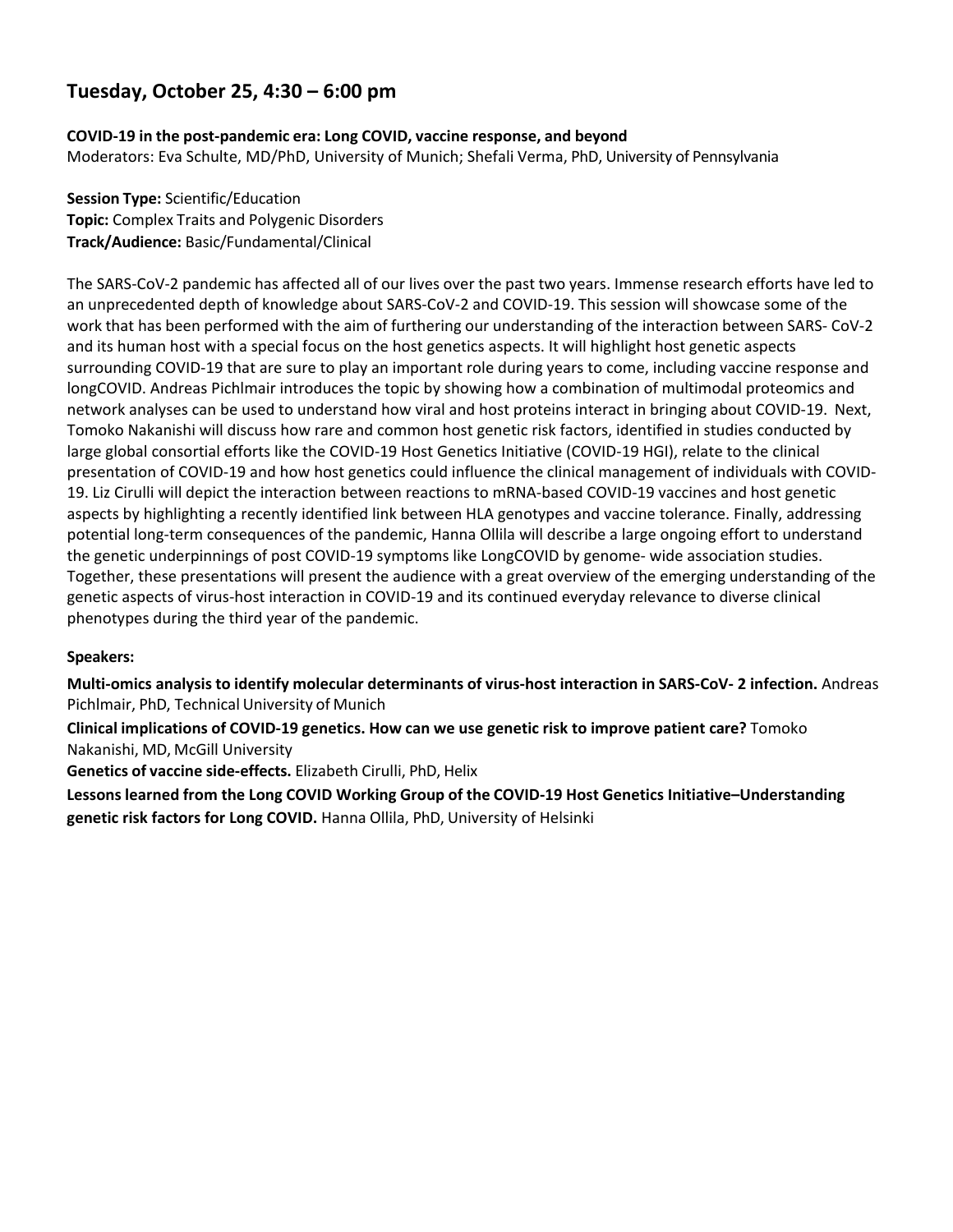**Mosaicism, vascular anomalies, and emerging therapeutics: Models for using the rare to understand the common** Moderators: Sarah Sheppard, MD/PhD, Eunice Kennedy Shriver National Institute of Child Health and Human Development; James Bennett, MD/PhD, Seattle Children's Research Institute

**Session Type:** Scientific/Education

**Topic:** Precision Medicine, Pharmacogenomics, and Genetic Therapies **Track/Audience:** Basic/Fundamental/Translational

This session will focus on the role of mosaic activating pathogenic variants in development malformations of the blood and lymphatic vascular systems. Recent reports of very low level somatic variants in well-known oncogenes as a cause of vascular malformations- a non-neoplastic congenital disease- has led to an explosion of research addressing three primary questions spanning basic science signaling mechanisms all the way to clinical trials: 1) how do such a small number of mutant cells non-cell autonomously induce wild-type cells to become part of the vascular malformation?; 2) what are the diagnostic methods to detect such low level pathogenic variants in individuals with vascular malformations?; and 3) can we repurpose drugs designed to treat cancer for individuals with vascular malformations? Dr. Miikka Vikkula, a human geneticist, long-term ASHG member and a leader in the field, will open the session by describing the current landscape of vascular malformations and strategies to identify the etiology in undiagnosed cases. Dr. Ralitsa Madsen, an early-stage investigator, will then describe her in vitro approaches understanding PI3K-AKT signaling and pathway cross talk using precision human induced pluripotent stem cell (hiPSC) models. Dr. Michael Dellinger, a mid-stage investigator will follow with his work developing and treating a KRAS-driven mouse model for Gorham Stout Disease (a complex lymphatic anomaly with loss of adjacent bone). Finally, the session will end with Jill Dayneka, a combined medical and MPH student, who will discuss the safety and efficacy of MEK inhibitor therapy for vascular malformations.

### **Speakers:**

**A novel genetic cause for central conducting lymphatic anomaly.** Miikka Vikkula, MD/PhD, de Duve Institute, UCLouvain

**Towards a quantitative understanding of genetic PI3Ka activation.** Ralitsa Madsen, PhD, University College London **A MEKINIST-ic approach to target abnormal lymphatics in Gorham-Stout disease.** Michael Dellinger, PhD, UT Southwestern Medical Center

**MEK inhibition for the treatment of RAS-pathway related vascular malformations.** Jill Dayneka, BA, Tulane University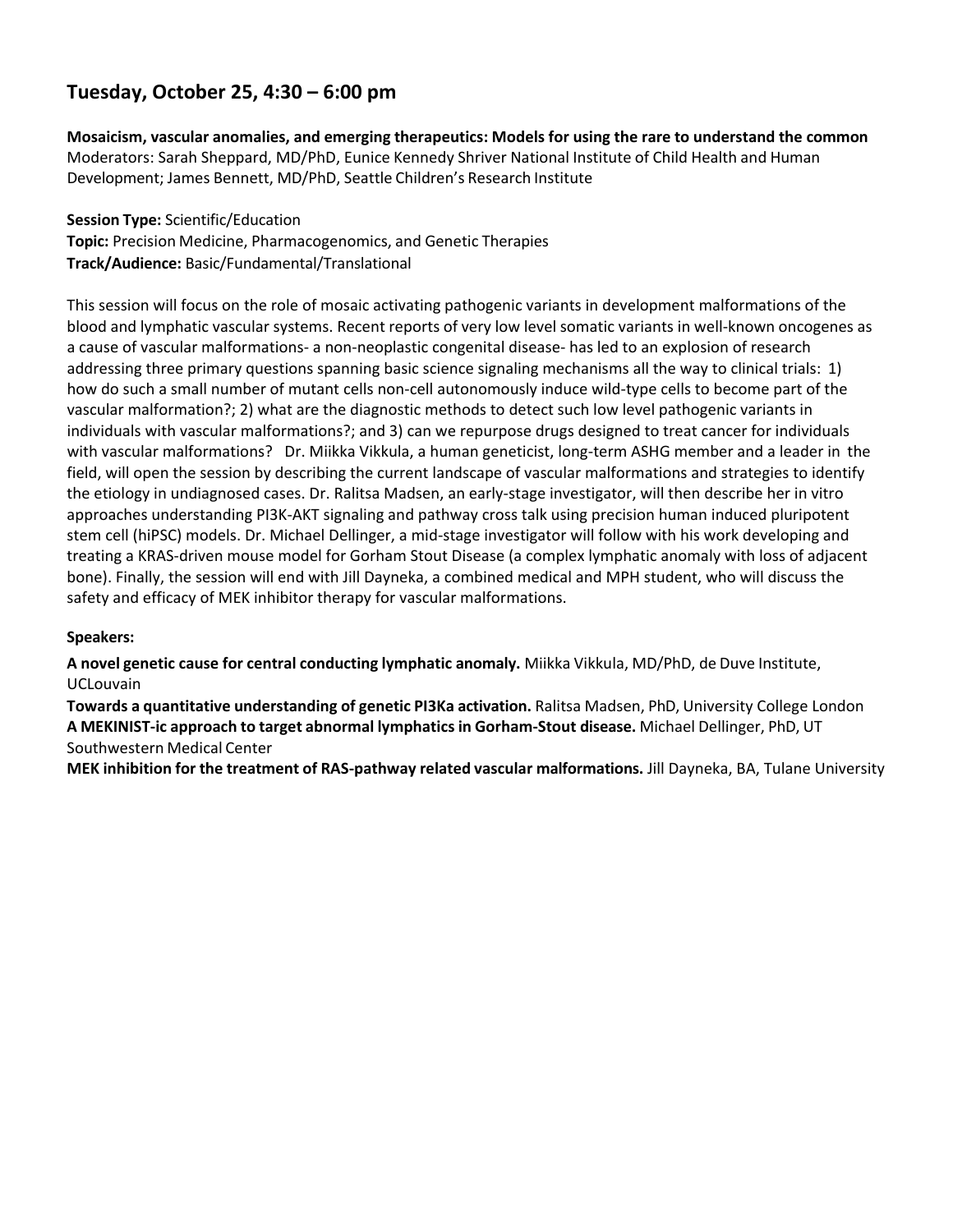**The impact of ascertainment, phenotyping, and population structure on human genetic research** Moderators: Renato Polimanti, PhD, Yale University; Loic Yengo, PhD, The University of Queensland

**Session Type:** Scientific/Education **Topic:** Statistical Genetics and Genetic Epidemiology **Track/Audience:** Basic/Fundamental/Clinical

Large-scale genome-wide association studies are providing an unprecedented amount of information to understand the complex dynamics underlying genotype-phenotype associations. This session will showcase novel methods and results regarding the impact of ascertainment, phenotyping, and population structure on gene discovery and polygenic characterization of human traits and diseases. The first speaker will explain the impact of participation bias and non-response behaviors on the interpretation and the generalizability of large-scale genome-wide association studies. His analyses demonstrate that these biases are genetically correlated with education, health, and income although unique genetic effects were also observed. Next, the second speaker will show how assortative mating due to socioeconomic status affects the polygenic architecture of psychiatric traits and disorders assessed in the UK Biobank. Her research underlines that socioeconomic status should be carefully modeled when investigating the polygenic architecture of phenotypes related to mental health. Our third speaker will present the consistent correlation of year of birth with polygenic scores for different health conditions and quantitative traits in participants recruited by multiple biobanks within the PsycheMERGE network. Her findings highlight that this phenomenon is likely due to a combination of factors, such as differences in population structure by birth cohort and changing ascertainment bias within the medical system over time. Finally, our fourth speaker will introduce a novel method to assess ascertainment biases through the analysis of individual- level array-genotyped data and genome-wide association statistics. Specifically, he will show how comparing the empirical distribution (mainly statistical moments) of multivariate distributions of polygenic scores with that expected for a randomly ascertained sample can provide evidence of different types of ascertainment.

### **Speakers:**

**Human genetics provides insights into participation to research studies and nonresponse to questionnaires.** Andrea Ganna, PhD, Institute for Molecular Medicine Finland

**The impact of socioeconomic status in the polygenic risk of psychiatric traits and disorders: evidence of assortative mating in UK Biobank.** Brenda Cabrera Mendoza, MD/PhD, Yale University

**Year of birth bias in the association of polygenic score within the PsycheMERGE network.** Maria Niarchou, PhD, Vanderbilt University

**Using polygenic scores distribution to detect ascertainment in observational studies.** Adrian Campos, PhD, The University of Queensland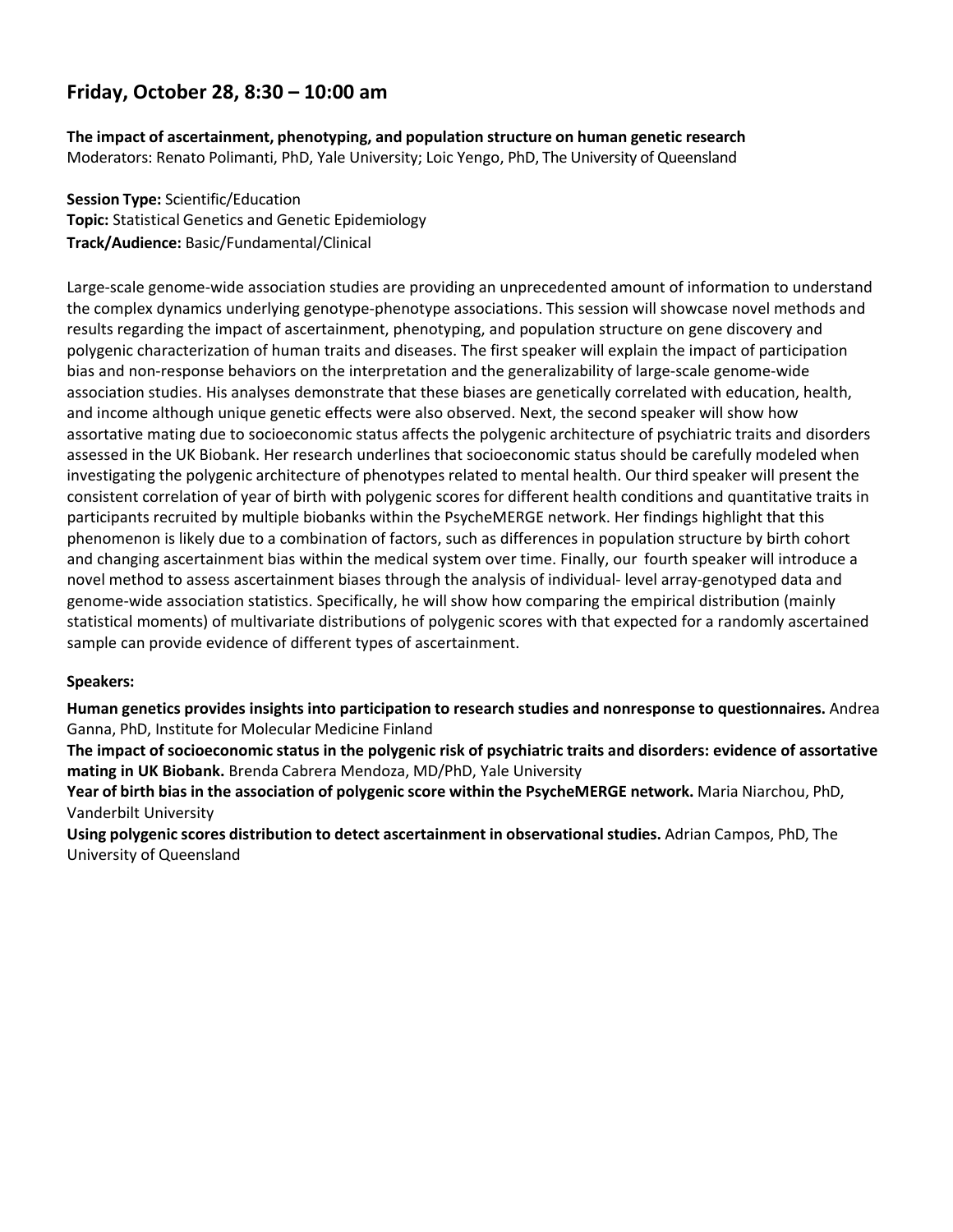### **To report or not to report: The quandary of the variants of uncertain significance (VUSs)**

Moderators: Heidi Rehm, PhD, Massachusetts General Hospital; Shawneequa Callier, JD, George Washington University

**Session Type:** Ethical, Legal, and Social Issues **Topic:** Molecular and Cytogenetic Diagnostics **Track/Audience:** Clinical

An increasing percentage of the population is getting genetic testing as a diagnostic test based on symptoms, or as a risk assessment through population screening, or due to family history of a known or suspected genetic disease. As the indications for testing and the number of genes tested expand, so does the potential for variants of uncertain significance (VUSs) to be detected and returned to individuals. Additionally, the prevalence of VUSs are disproportionately higher in underrepresented minority populations due to both the paucity of literature in affected individuals from these populations and a lack of representation in databases. To date, most laboratories do not report VUSs in the context of population screening but do report VUSs for diagnostic testing given the potential to follow-up. This includes resolving VUSs if other family members are available for segregation studies, using clinical tests to inform a VUS, or waiting for additional data that may be generated over time. However, there are increasingly blurry lines between these testing paradigms and a need to engage the community in dialogue around when it is appropriate to return a VUS, when returning a VUS may do more harm than good, and how to guide clinical laboratory practices that are not labor intensive. For example, should a healthy individual seeking cancer risk screening have VUSs returned in their report? Some say no, others say yes, others feel it is context dependent. If an unaffected individual is part of a large family with many individuals segregating features of an inherited cancer syndrome, and follow-up segregation testing could be informative, then some would argue yes. For another unaffected individual whose family has no clear features of a condition and all affected family members are deceased, the utility of returning a VUS may be minimal and the potential for harm higher. Furthermore, not all VUSs are created equal and up to 90% of VUSs are eventually downgraded to Likely Benign. Some VUSs have substantial evidence towards pathogenicity but fall slightly below the line for classification as Likely Pathogenic. Yet the majority of VUSs have no evidence, some being found in population databases but at a frequency that is not quite sufficient to classify as Likely Benign. Should there be policies that distinguish these types of VUSs; should policies for return of VUS results incorporate these subcategories; and should laboratories be expected to subcategorize VUSs?

### **Speakers:**

**Challenges of communicating VUSsfrom genetic testing results.** Andrea Hanson-Kahn, MS, Stanford University Medical School

**The landscape of VUSs in a large clinical cohort undergoing molecular testing for hereditary disease.** Dianalee McKnight, PhD, Invitae

**Not all VUSs are created equal.** Heidi Rehm, PhD, Massachusetts General Hospital

**Reporting and return of results involving VUSs: Opinions from genetics providers.** Sulagna Saitta, MD/PhD, David Geffen School of Medicine at UCLA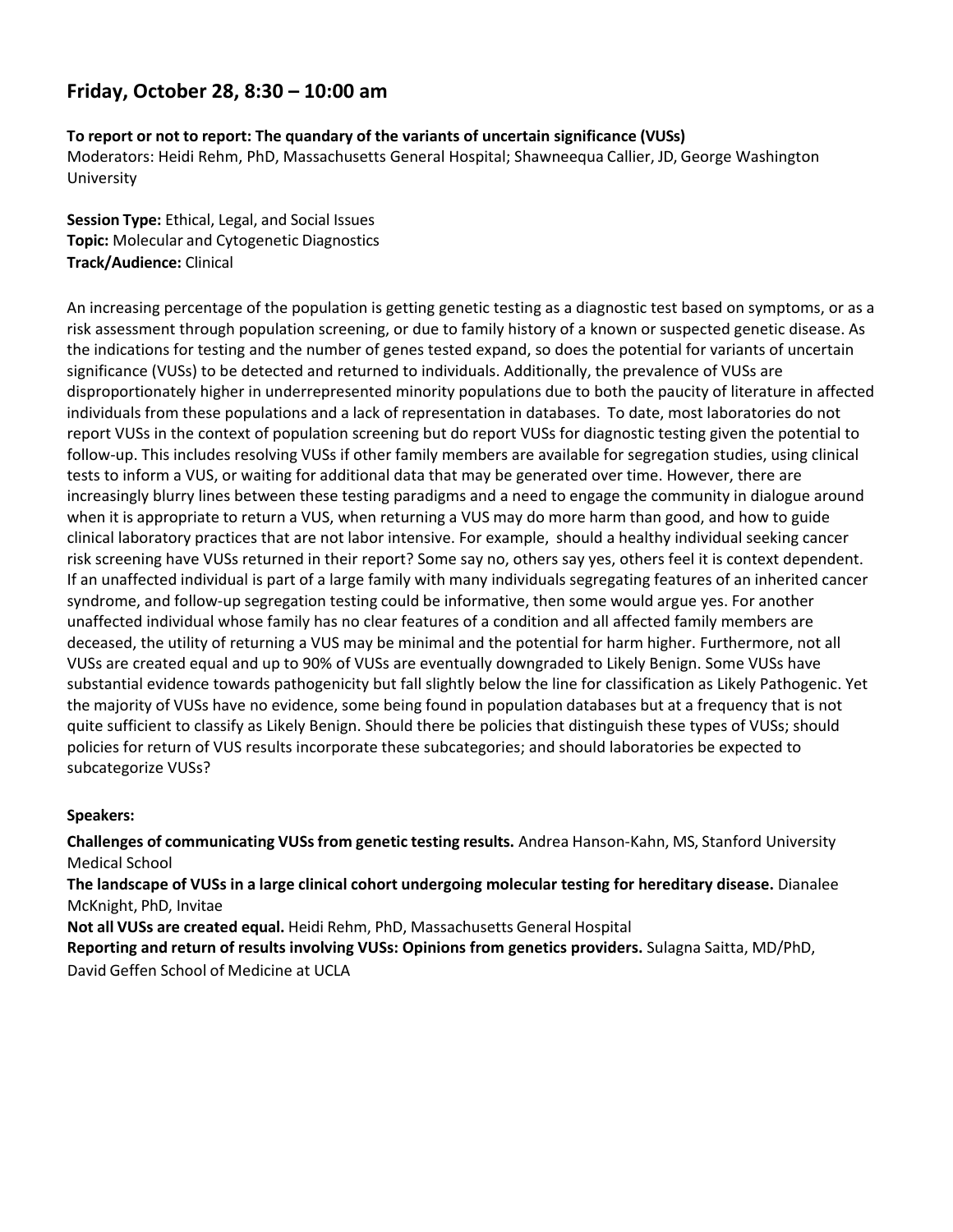### **Novel preclinical models of Down syndrome elucidate the complex genetic etiology of neurodevelopmental phenotypes**

Moderators: Summer Thyme, PhD, The University of Alabama at Birmingham; Anna Moyer, PhD, Johns Hopkins School of Medicine

**Session Type:** Scientific/Education **Topic:** Complex Traits and Polygenic Disorders **Track/Audience:** Basic/Fundamental/Translational

Down syndrome is one of the most genetically complex conditions compatible with life. Subtle overexpression of 500+ chromosome 21 (HSA21) transcripts, many of which remain uncharacterized, results in intellectual disability and an increased risk of more than a dozen Down syndrome-associated phenotypes. The presence of extra genetic material also triggers global stress response pathways and developmental instability. Given the diversity of mechanisms by which trisomy 21 disrupts normal brain development, Down syndrome researchers must grapple with how to identify genes of major effect and prioritize which treatment strategies move forward to human clinical trials. This session will highlight cutting-edge methods for unraveling the genetic complexity of neurodevelopmental phenotypes across a range of animal and cellular models. Our first speaker will discuss a systematic screen of HSA21 orthologs in C. elegans. In contrast with mouse models, C. elegans offers an ideal platform for high-throughput and quantitative behavioral screening. Overexpression of several highly-conserved HSA21 orthologs causes behavioral defects, providing a crucial, first-pass characterization of understudied HSA21 orthologs in the nervous system. Our second speaker will present evidence that Dscam overexpression results in conserved presynaptic overgrowth phenotypes in Drosophila and Ts65Dn mice. The translation of a molecular phenotype from fly to mouse highlights the utility of invertebrate models for mechanistic studies, and, importantly, provides a hypothesis for how alteration of Dscam levels could contribute to neuropathology in Down syndrome, autism, and epilepsy. Our third speaker will present the development and characterization of two new transchromosomic models of Down syndrome. The TcHSA21RAT model recapitulates salient features of Down syndrome including learning and memory deficits, reduced brain volume, and abnormal cerebellar foliation. Refined behavioral assays in rat could help to prioritize which of the 20+ compounds tested in mouse models should proceed to clinical trials. Finally, our fourth speaker will discuss nuclear architecture in neural progenitors derived from human trisomy 21 iPSCs. Trisomic neural progenitors show global disruptions in chromatin organization that are reminiscent of senescence and can be rescued with senolytic drugs. These findings provide an additional mechanism by which aneuploidy stress could provoke shared phenotypes across trisomies.

### **Speakers:**

**Leveraging C. elegans for an unbiased screen of human 21st chromosome gene overexpression.** Sophia Sanchez, BS/BA, University of Texas at Austin

**Elevated levels of Down syndrome cell adhesion molecule cause presynaptic overgrowth in Drosophila and mouse models of Down syndrome.** Bing Ye, PhD, University of Michigan

**New genetic models of Down syndrome in mouse and rat.** Roger Reeves, PhD, Johns Hopkins University **Down syndrome induced senescence disrupts the nuclear architecture and function of neural progenitors.** Hiruy Meharena, PhD, UCSD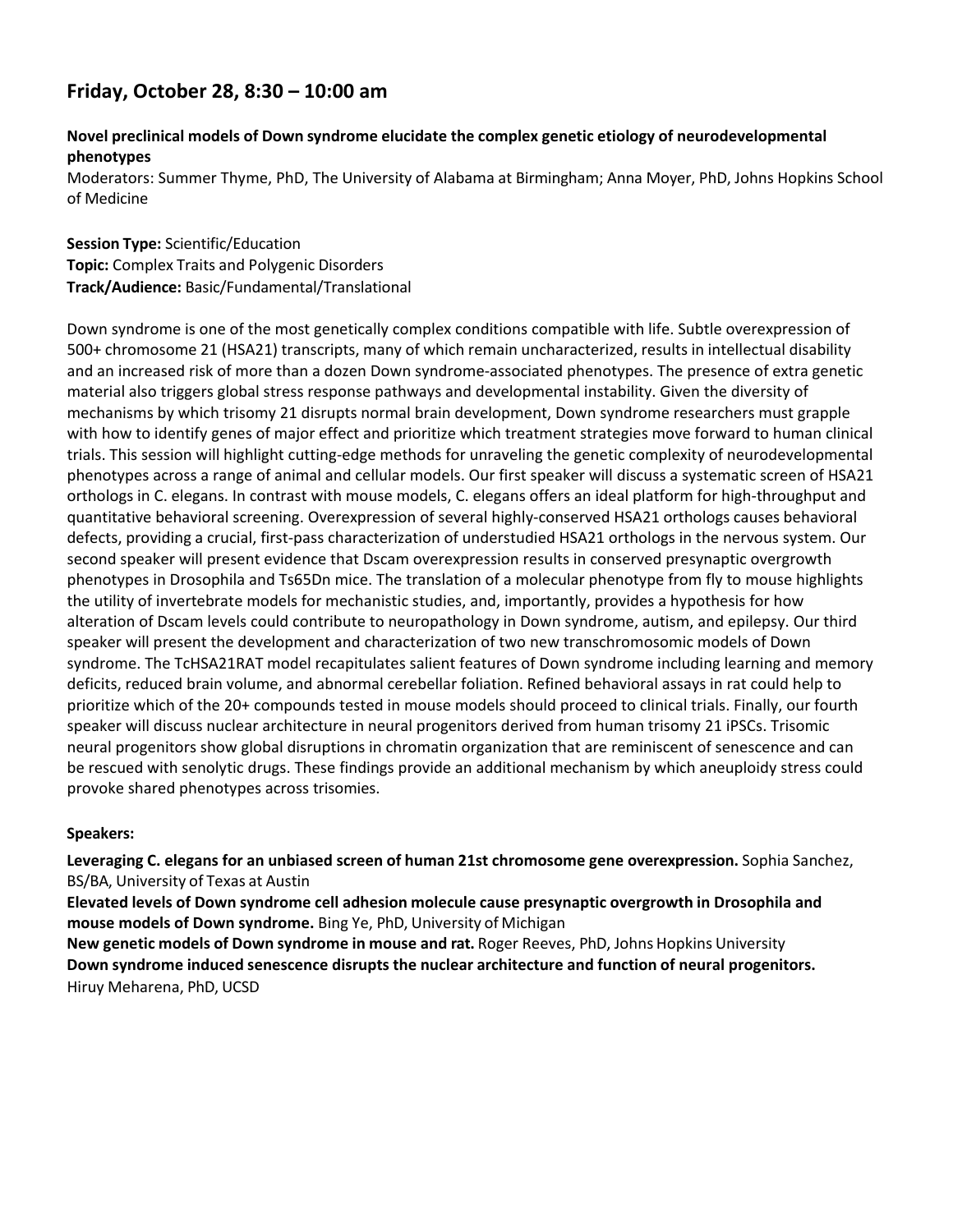**Long-read RNA-seq to illuminate splice-driven mechanisms of human genetic diseases** Moderators: Gloria Sheynkman, PhD, University of Virginia; Peter Castaldi, MD, Brigham and Women's Hospital

**Session Type:** Scientific/Education **Topic:** Molecular Effects of Genetic Variation **Track/Audience:** Basic/Fundamental/Translational

Aberrant splicing underlies many human diseases, including cancer, cardiovascular diseases, and neurological disorders. The mapping of splicing quantitative trait loci (sQTL) has shown that genetic regulation of alternative splicing is widespread. However, the corresponding isoform or protein product associated with disease- associated sQTLs is largely unknown and unattainable with approaches such as short-read RNA-seq, which, frequently, cannot unambiguously characterize full-length transcript isoforms or offer allele-specific information. Furthermore, most sQTL interpretation performed today relies on mapping back to reference transcript annotations, which are incomplete, especially for disease contexts. Solutions to these issues may be found through integration of newly emerging long read sequencing technologies. Long read sequencing offers the capability to sequence full-length mRNA transcripts to more directly link sQTLs to disease-relevant protein alterations, in other words, a more accurate and efficient connection from DNA to protein, through context- specific transcript expression knowledge. Long read sequencing approaches allow for quantification of disease- associated isoforms and prediction of encoded proteins, which provides a path towards mechanistic understanding of disease. In this session, we will present the latest research that demonstrates how long read RNA-seq enables discovery and contextualization of complex alternative splicing contributing to disease pathophysiology. High-throughput long-read RNA-seq enables identification of thousands of novel isoforms that are entirely absent from existing annotations (GENCODE, RefSeq, etc.). We show how the resulting full-length transcript information reveals new sQTLs that were difficult to identify with only short read data. Further, with the ability to catalog the entire diversity of full-length transcript isoforms in genes known to have complex splicing, we are now able to query whether certain diseases express dominant isoforms across all patients, or whether the expressions are driven by patient-specific isoform expression. In all cases, speakers in this session will highlight the process by which long read RNA-seq identifies novel isoforms that could be implicated in disease progression, including disease subtype specific and patient-specific isoforms.

### **Speakers:**

**Long-read RNA-seq of human microglia reveals novel isoforms and elucidates Alzheimer's- associated genetic regulation of splicing.** Jack Humphrey, PhD, Mount Sinai School of Medicine **Interpreting the effects of GWAS loci on splicing using long-read RNA-seq.** Abdullah Abood, MS, University of Virginia **Evidence for high levels of mis-annotation of protein coding genes known to have an associated pseudogene revealed by long-read RNA-sequencing.** Mina Ryten, MD/PhD, University College London **A more comprehensive landscape of RNA alterations in cancer with long-read sequencing.** Angela Brooks, PhD, University of California Santa Cruz